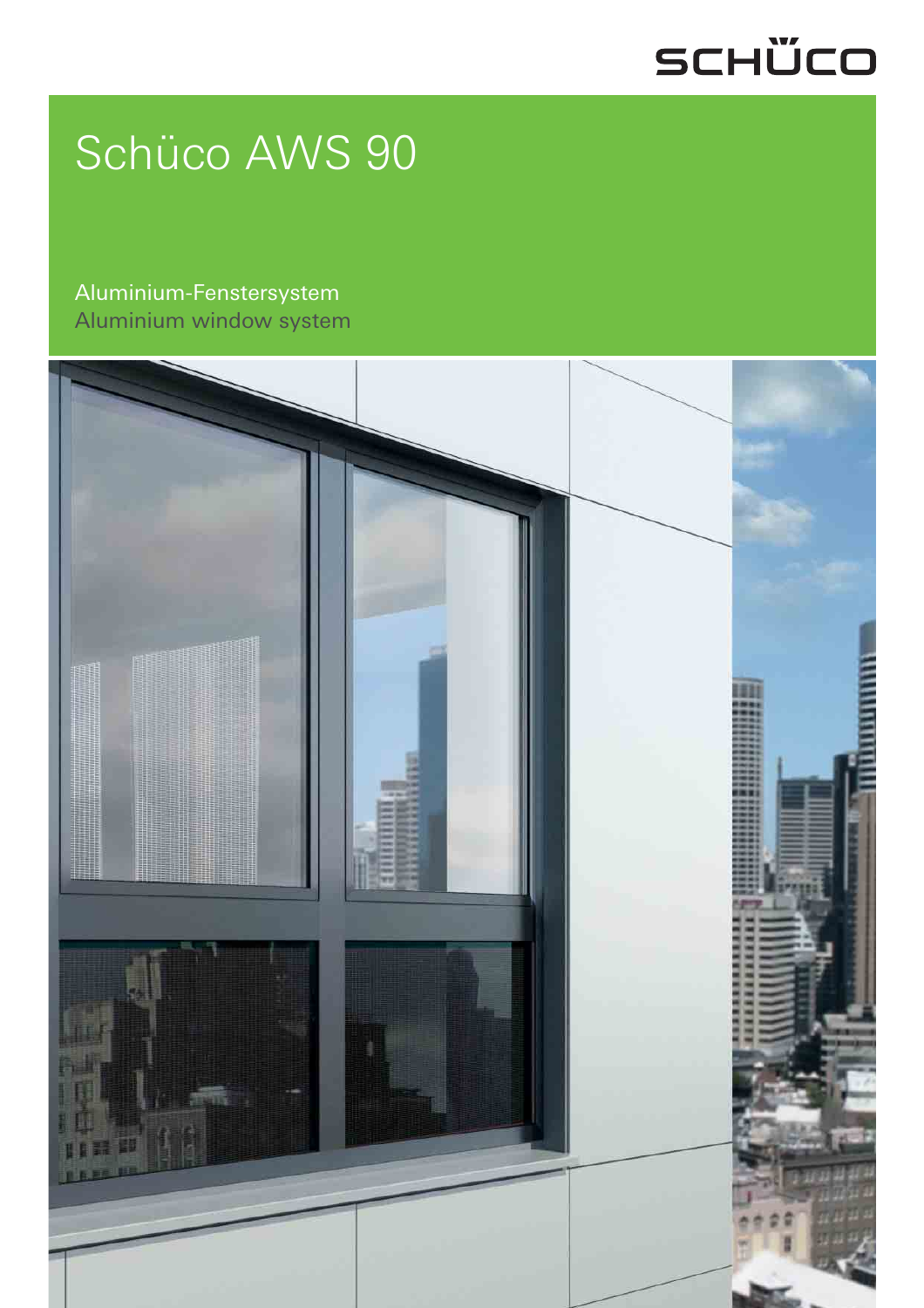### Schüco AWS 90





Schüco Fenster AWS 90.SI<sup>+</sup> Green Schüco Window AWS 90.SI+ Green

Schüco Fenster AWS 90 BS.SI+ Schüco Window AWS 90 BS.SI+



Schüco Fenster AWS 90.SI+ Schüco Window AWS 90.SI+



Wärmedämmung auf Passivhausniveau, Maßstab 1:2 Thermal insulation to passive house standard, scale 1:2

#### Das Aluminium-Fenstersystem mit Wärmedämmung auf Passivhausniveau

Zur Komplettierung der zunehmend wichtiger werdenden Bautiefe 90 mm ergänzt Schüco diese neue Fensterserie um die Varianten AWS 90.SI+ Green und 90 BS.SI+.

Das neue Aluminium-Blockfenstersystem Schüco AWS 90 BS.SI+ überzeugt durch zukunftsweisende Wärmedämmung und erfüllt höchste architektonische Anforderungen an Design und Gestaltungsmöglichkeiten bei nur 90 mm Bautiefe. Mit einem U<sub>f</sub>-Wert von 1,2 W/(m2K) einer Ansichtsbreite von 95 mm erlangt es sogar Passivhausniveau. Schmale Ansichtsbreiten ermöglichen gleichzeitig harmonische Ansichten ohne sichtbare Fensterflügel.

Darüber hinaus reagiert Schüco mit der neuen Fenstergeneration AWS 90.SI+ Green auf die strengeren Richtlinien und realisiert hohe CO<sub>2</sub>-Einsparpotenziale für den Gebäudesektor. Dabei werden zukunftsweisende ökologische Materialien wie z. B. Rizinusöl in den Polyamid-Isolierstegen eingesetzt. Damit ist es Schüco als erstem Anbieter gelungen, ein serienfähiges, zugelassenes Aluminium-Fenster mit signifikanten Anteilen an nachwachsenden Rohstoffen in den Kunststoffen anzubieten und damit fossile Rohstoffe zu substituieren.

The aluminium window system with thermal insulation to passive house standard

To complement the increasingly popular 90 mm basic depth, Schüco is adding these new window series with AWS 90.SI+ Green and 90 BS.SI<sup>+</sup> versions.

The new Schüco AWS 90 BS.SI<sup>+</sup> aluminium block window system features ground-breaking thermal insulation and allows diverse architectural designs of the highest quality to be created with a basic depth of just 90 mm. With a  $U_f$  value of 1.2 W/(m<sup>2</sup>K) and a face width of 95 mm, it achieves passive house standard. Narrow face widths also allow flush sightlines to be created with no visible window vents.

Furthermore, with the new AWS 90.SI<sup>+</sup> Green generation of windows, Schüco is responding to the stricter guidelines and higher potential  $CO<sub>2</sub>$ savings for the building sector. Ground-breaking ecological materials are being used for this, such as castor oil in the polyamide insulating bars. This has allowed Schüco to become the first provider to offer an approved aluminium window suitable for series production, which contains significant proportions of renewable materials in the plastics, and to substitute raw fossil materials.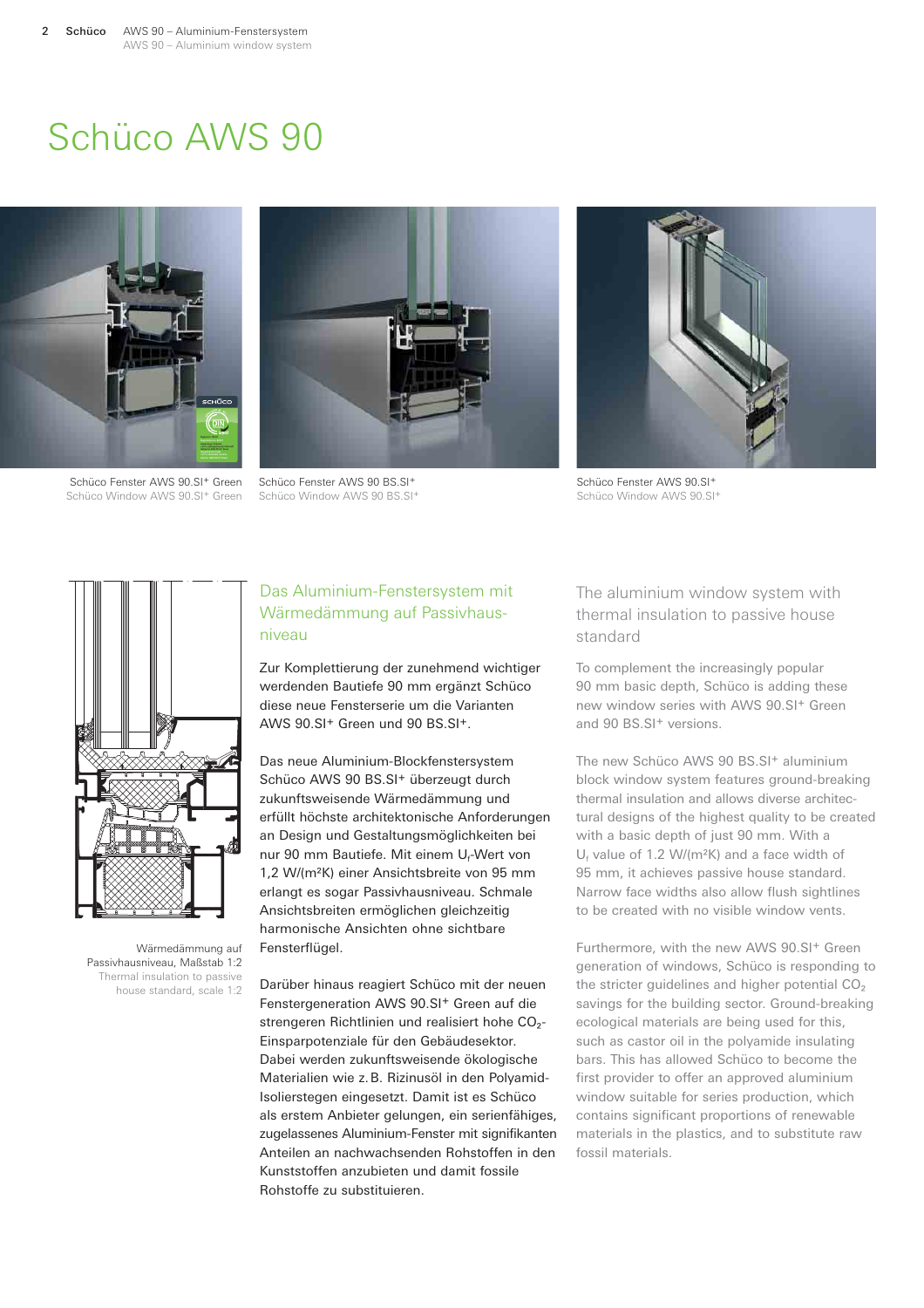| Schüco AWS 90.SI+                                                                                                                                                                                                                                                                                                                                                                                                                                                                                                                                                                                                                                                                                                                                                                                                                                             | Schüco AWS 90 BS.SI+                                                                                                                                                                                                                                                                                                                                                                                                                                                                                                                                                                                                                                                                                                                                                                                                                                        | AWS 90.SI <sup>+</sup> Green                                                                                                                                                                                                                                                                                                                                                                                                                                                                                                                                                                                                                                                                                                                                                                                                                                                                                             |  |  |  |
|---------------------------------------------------------------------------------------------------------------------------------------------------------------------------------------------------------------------------------------------------------------------------------------------------------------------------------------------------------------------------------------------------------------------------------------------------------------------------------------------------------------------------------------------------------------------------------------------------------------------------------------------------------------------------------------------------------------------------------------------------------------------------------------------------------------------------------------------------------------|-------------------------------------------------------------------------------------------------------------------------------------------------------------------------------------------------------------------------------------------------------------------------------------------------------------------------------------------------------------------------------------------------------------------------------------------------------------------------------------------------------------------------------------------------------------------------------------------------------------------------------------------------------------------------------------------------------------------------------------------------------------------------------------------------------------------------------------------------------------|--------------------------------------------------------------------------------------------------------------------------------------------------------------------------------------------------------------------------------------------------------------------------------------------------------------------------------------------------------------------------------------------------------------------------------------------------------------------------------------------------------------------------------------------------------------------------------------------------------------------------------------------------------------------------------------------------------------------------------------------------------------------------------------------------------------------------------------------------------------------------------------------------------------------------|--|--|--|
| <b>Produktvorteile Product benefits</b>                                                                                                                                                                                                                                                                                                                                                                                                                                                                                                                                                                                                                                                                                                                                                                                                                       |                                                                                                                                                                                                                                                                                                                                                                                                                                                                                                                                                                                                                                                                                                                                                                                                                                                             |                                                                                                                                                                                                                                                                                                                                                                                                                                                                                                                                                                                                                                                                                                                                                                                                                                                                                                                          |  |  |  |
| Höchste Wärmedämmung bei 90 mm Bautiefe<br>und U <sub>f</sub> -Werten ab 0,71 W/(m <sup>2</sup> K)<br>Mittlerer U <sub>f</sub> -Wert von 1,0 W/(m <sup>2</sup> K) bei<br>Ansichtsbreite von 117 mm und<br>$U_w = 0.8$ W/(m <sup>2</sup> K) mit $U_q = 0.6$ W/(m <sup>2</sup> K) und<br>Kunststoff-Abstandshalter<br>Koextrudierte Mitteldichtung mit Fahnen<br>• Optimierte Dämmzone mit Schaumverbund-<br>Isolierstegen<br>Highest levels of thermal insulation with a 90 mm<br>basic depth and $U_f$ values from 0.71 W/(m <sup>2</sup> K)<br>Average $U_f$ value of 1.0 W/(m <sup>2</sup> K) with a face width<br>of 117 mm and a $U_w$ value of 0.8 W/(m <sup>2</sup> K) with a<br>$Ua$ value of 0.6 W/(m <sup>2</sup> K) and plastic spacers<br>" Co-extruded centre gasket with fins<br>• Optimised insulation zone with foam-filled<br>insulating bars | • Ideale Kombination aus Design und<br>Energieeffizienz mit U <sub>f</sub> -Werten ab 0,8 W/(m <sup>2</sup> K)<br>Mittlerer U <sub>f</sub> -Wert = 1,2 W/(m <sup>2</sup> K) bei Ansichtsbreite<br>95 mm und U <sub>w</sub> -Wert von 0,84 W/(m <sup>2</sup> K) mit<br>Kunststoff-Abstandshalter und $U_g = 0.6$ W/(m <sup>2</sup> K)<br>Realisierbare Ansichtsbreiten ab 77 mm<br>• Glasstärken bis 58 mm einsetzbar<br>• The perfect combination of design and energy<br>efficiency with U <sub>f</sub> values from 0.8 W/(m <sup>2</sup> K)<br>Average $U_f$ value of 1.2 W/(m <sup>2</sup> K) with a face width<br>of 95 mm and a $U_w$ value of 0.84 W/(m <sup>2</sup> K) with<br>plastic spacers and a U <sub>a</sub> value of 0.6 W/(m <sup>2</sup> K)<br>Face widths from 77 mm can be constructed<br>• Glass thicknesses of up to 58 mm can be used | · Höchstwärmegedämmtes Aluminium-Fenster<br>auf Passivhausniveau mit einem U <sub>w</sub> -Wert von<br>0,8 W/(m <sup>2</sup> K) mit 3-fach-Verglasung bei 117 mm<br>Ansichtsbreite<br>· Isolierstege, Schäume und Verglasungsdichtung<br>mit Rohstoffanteilen aus nachwachsenden<br>Rohstoffen<br>• Geprüftes Profil- und Isolierstegsystem als<br>Serienprodukt<br>Bio-Nachweis über TÜV-Siegel DIN CERTCO<br>Farbe Stegmaterial: Schiefergrau<br>Highly thermally insulated aluminium window to<br>passive house standard with a $U_w$ value of<br>0.8 W/(m <sup>2</sup> K) with triple glazing and a face width<br>of 117 mm<br>Insulating bars, foams and glazing gaskets with<br>proportions of renewable raw materials<br>" Tested profile and insulating bar system as a<br>series product<br>" Certification for bio-based products through<br>TÜV quality seal DIN CERTCO<br>Colour of bar material: slate grey |  |  |  |
| Verarbeitungsvorteile Fabrication benefits                                                                                                                                                                                                                                                                                                                                                                                                                                                                                                                                                                                                                                                                                                                                                                                                                    |                                                                                                                                                                                                                                                                                                                                                                                                                                                                                                                                                                                                                                                                                                                                                                                                                                                             |                                                                                                                                                                                                                                                                                                                                                                                                                                                                                                                                                                                                                                                                                                                                                                                                                                                                                                                          |  |  |  |
| Kompatibel mit Türserie Schüco ADS 90.SI<br>" Compatible with Schüco ADS 90.SI door series                                                                                                                                                                                                                                                                                                                                                                                                                                                                                                                                                                                                                                                                                                                                                                    | • Gleichteileverwendung aus Schüco Fenster<br>AWS 90.SI <sup>+</sup> und Schüco Fenster AWS 112 IC<br>Erreichen der U <sub>f</sub> -Werte ohne Verkleben der<br>Scheibe<br>Use of identical parts from Schüco AWS 90.SI <sup>+</sup><br>windows and Schüco AWS 112 IC windows                                                                                                                                                                                                                                                                                                                                                                                                                                                                                                                                                                               | • Umfangreiches Profilsortiment analog zu<br>AWS 90.SI <sup>+</sup> Standard<br>• Comprehensive profile range identical to<br>AWS 90.SI <sup>+</sup> Standard                                                                                                                                                                                                                                                                                                                                                                                                                                                                                                                                                                                                                                                                                                                                                            |  |  |  |

 $\blacksquare$  U<sub>f</sub> values achievable without bonding the panes

İ

| Technische Daten Technical data                                                                                            |                  |                           |                              |  |
|----------------------------------------------------------------------------------------------------------------------------|------------------|---------------------------|------------------------------|--|
|                                                                                                                            | $AWS$ 90. $SI$ + | AWS 90 BS.SI <sup>+</sup> | AWS 90.SI <sup>+</sup> Green |  |
| $U_f$ -Werte in W/(m <sup>2</sup> K) ab $U_f$ values in W/(m <sup>2</sup> K) from                                          |                  | 0.8                       | 0.79                         |  |
| Bautiefe in mm Basic depth in mm                                                                                           |                  | 90                        | 90                           |  |
| Schüco TipTronic einsetzbar Schüco TipTronic can be used                                                                   |                  |                           |                              |  |
| Schalldämmung/Norm DIN EN 20140 bis R <sub>w</sub> -Wert in dB Sound insulation/standard DIN EN 20140 up to Rw value in dB |                  | 47                        | 47                           |  |
| RC/Einbruchhemmung/Norm DIN EN 1627 (Klasse) RC/burglar resistance/standard DIN EN 1627 (Class)                            |                  | RC3 (WK3)                 | RC3 (WK3)                    |  |
| Schlagregendichtheit/Norm DIN EN 12208 (Klasse) Watertightness/standard DIN EN 12208 (Class)                               |                  | 9a                        | 9a                           |  |
| Luftdurchlässigkeit/Norm DIN 12207 (Klasse) Air permeability/standard DIN 12207 (Class)                                    |                  |                           |                              |  |
| Windlastwiderstand/Norm DIN 12210 (Klasse) Wind load resistance/standard DIN 12210 (Class)                                 |                  | C5/B5                     | C5/B5                        |  |